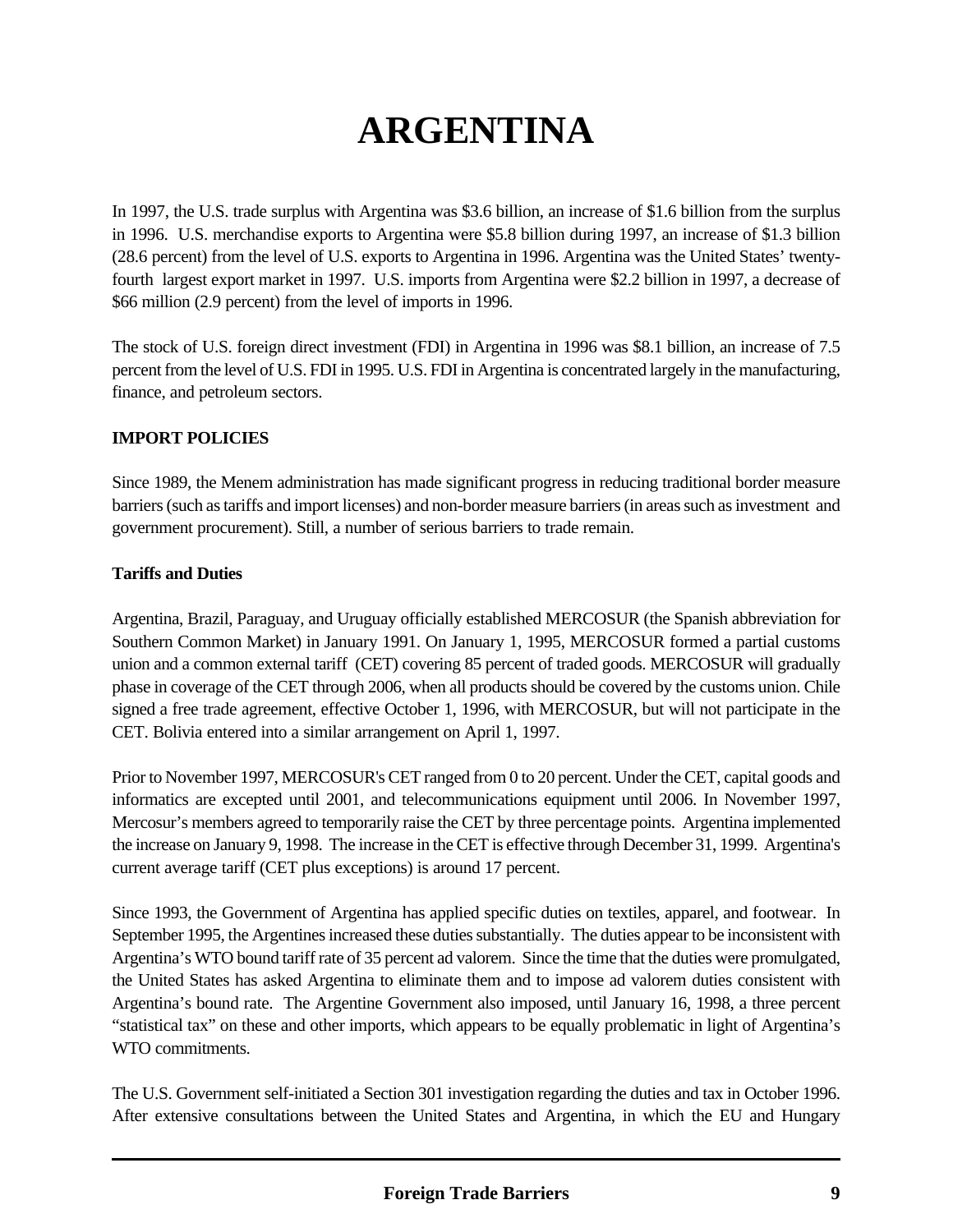# **Argentina**

participated, on February 25, 1997, the WTO Dispute Settlement Body established a panel at the request of the United States to review the specific duties and statistical tax. Just before the establishment of the panel, Argentina informed the WTO that it had revoked the specific duties on footwear and replaced them with nearly identical provisional safeguard duties. In September 1997, Argentina extended the application of the safeguard duties on footwear until February 2000.

In November 1997, a WTO dispute settlement panel ruled in favor of the U.S. challenge to the duties and taxes assessed by Argentina. The panel found that Argentina's specific duties on textiles and apparel are excessive and violate Article II of the GATT. The panel also ruled that Argentina's statistical tax on virtually all imports is an impermissible charge in violation of GATT Article VIII. The Argentines have appealed the panel's decision, and in January 1998 they reduced the statistical tax to .5 percent.

The panel determination did not address the specific duties on footwear, given that Argentina had recast those duties as a safeguard measure. The panel decided that it could not provide relief with respect to measures that were no longer in effect. The U.S. has undertaken consultations with Argentina on the safeguard through the WTO Safeguards Committee.

# **STANDARDS, TESTING, LABELING, AND CERTIFICATION**

In October 1995, Argentina suspended imports of fresh fruit from California in response to oriental fruit fly detections in that state. The U.S. Department of Agriculture (USDA) provided Argentina's quarantine agency data and background information on the situation, and Argentina has partially lifted the suspension. USDA continues to press Argentina to completely revoke the suspension.

In addition, certain U.S. fruits, such as Florida citrus, are currently denied access to Argentina, while others face uncertain and non-transparent phytosanitary entry requirements.

## **LACK OF INTELLECTUAL PROPERTY PROTECTION**

#### **Patents**

Argentina's lack of adequate and effective patent protection for pharmaceutical products has been a contentious bilateral issue over the last ten years. The patent regime in Argentina does not meet the standards of protection established by TRIPS, nor does it fulfill previous Argentine commitments made to the United States. However, many inconsistencies in the Argentine patent law are not immediately actionable in the WTO, because Argentina has availed itself of the developing country transition period.

In March 1996, Executive Decree 260, which consolidated previous patent laws, authorized the National Intellectual Property Institute to approve pharmaceutical patents only starting in November 2000, specifically permitted parallel imports, and contained ambiguous provisions on compulsory licenses. In December 1996, the Argentine Congress passed unsatisfactory legislation dealing with data exclusivity, and its implementing regulations are currently under consideration by the Government of Argentina. This law permits Argentine competitors to rely on data submitted for product registration in Argentina, the United States, and certain other countries.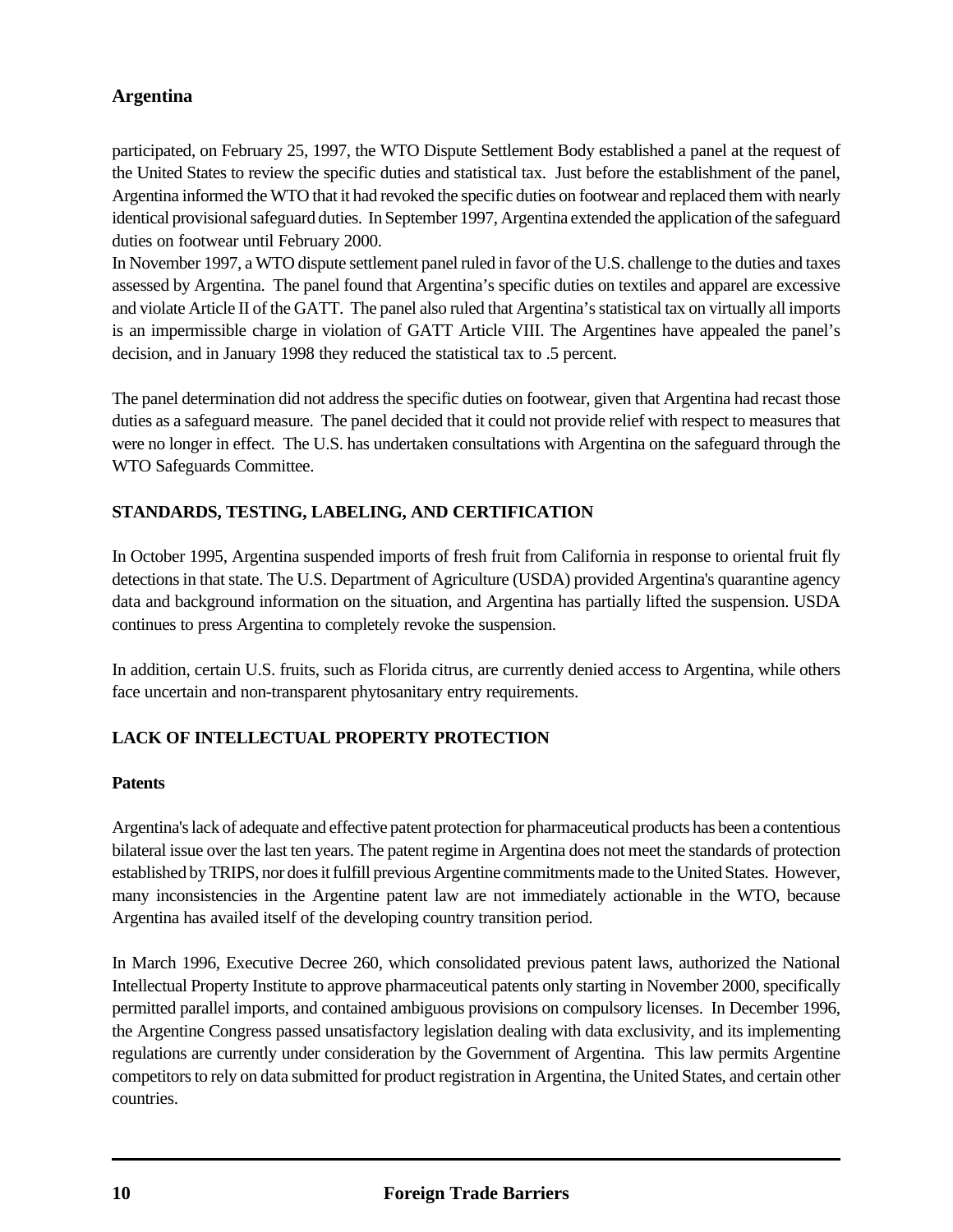# **Argentina**

U.S. industry estimates that Argentina's lack of pharmaceutical patent protection results in losses of over \$500 million a year. In January 1997, during a Special 301 out-of-cycle review (OCR), the U.S. Government announced the suspension of 50 percent of Argentina's GSP benefits effective in May 1997 due to Argentina's lack of patent protection for pharmaceuticals. U.S. officials continue to strongly urge Argentina to improve its patent and data exclusivity regimes.

### **Copyrights**

Argentina's copyright laws are currently under review by the Government of Argentina. Regarding software, the Argentine Government issued a decree in 1994 explicitly extending copyright protection to software and providing criminal sanctions for infringement. However, a local court ruled in late 1995 that the 1994 decree cannot authorize criminal sanctions for software piracy. The Argentine Supreme Court upheld the lower court ruling in December 1997. The Argentine Chamber of Deputies approved a bill making software piracy a crime in November 1997, but the Senate has not yet voted on the measure.

In 1993, the Menem administration issued a decree raising the term of protection for cinematographic works from 30 to 50 years after the death of the author to conform with the Berne Convention standard. Cable television piracy has diminished in recent years. Video piracy, however, is still a severe problem, causing the home video rental market for legitimate tapes to decline significantly. Losses to the U.S. motion picture industry due to audiovisual piracy in Argentina during 1997 are estimated at \$30 million. In addition, piracy of products in the sound recording market, virtually all of them imported, has reportedly been on the rise.

The lack of control of the borders, particularly with Paraguay, contributes to the circulation of pirated goods. U.S. industry estimates that losses due to piracy in Argentina total about \$255 million annually.

#### **Trademarks**

U.S. companies report that they continue to experience problems with enforcement of their trademarks, which is adversely affected by the inability to seek criminal prosecution, monetary damages, and criminal sanctions against counterfeiters.

#### **SERVICES BARRIERS**

Although Argentina has undertaken liberalization in the services area as part of its broader economic reform program, some barriers continue to exist. Fifty percent of the participants in the production of any broadcast advertisement must be Argentine, effectively barring use of foreign-based advertisements. In May 1996, the Argentine Government issued a regulation requiring local generation of a majority of cable channels carried by cable/pay television operators in Argentina. The regulation also obliges all operators to register their programming with a government body.

Entry into the insurance sector, previously limited, was liberalized in early 1992, allowing foreign firms established as local companies to compete on an equal footing with those owned by Argentines. However, foreign firms must have a subsidiary in Argentina to sell insurance locally. Since September 1993, foreign companies have been permitted to purchase existing life insurance licenses from Argentine companies,